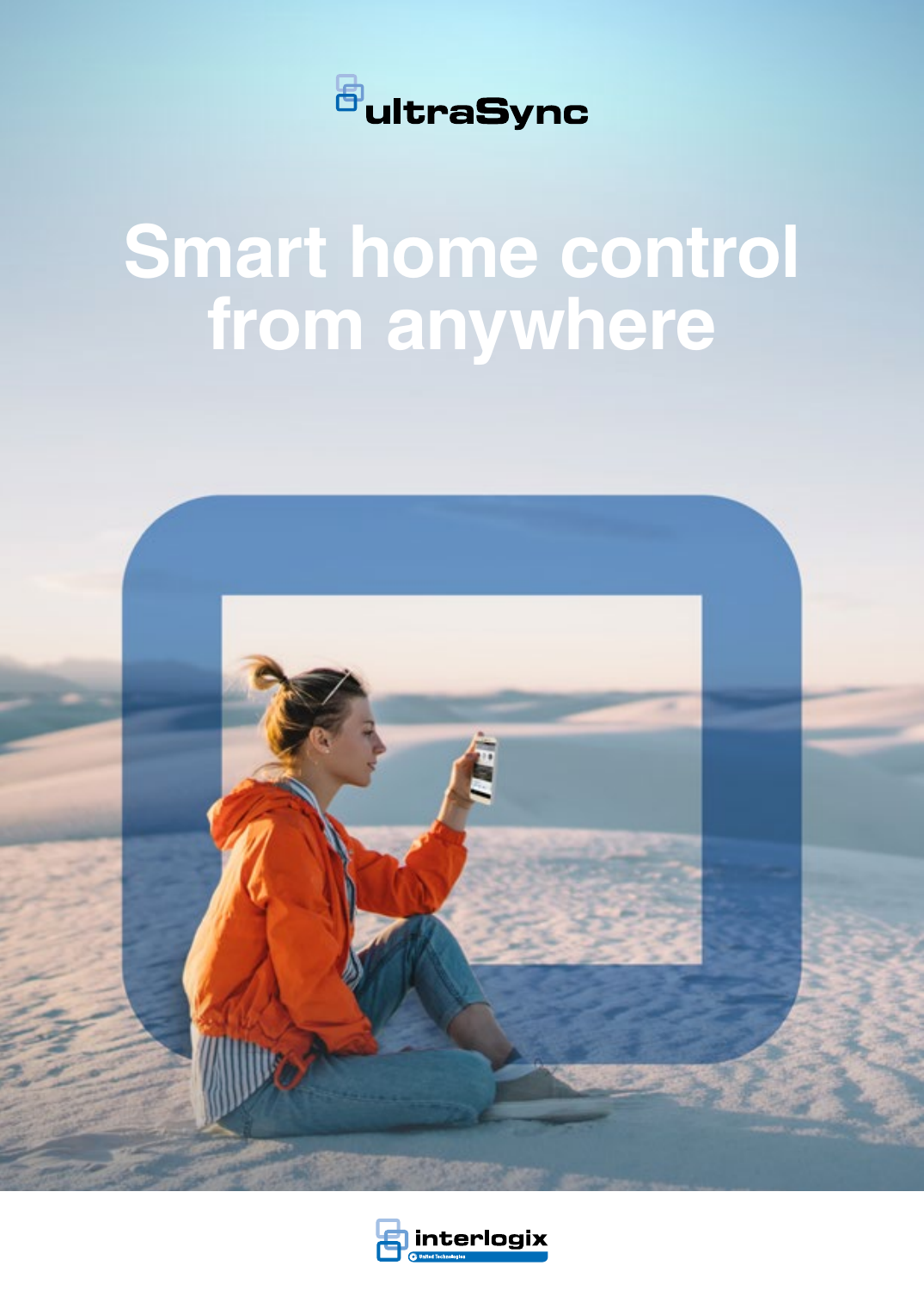**The smart home system that keeps you in touch and in control.**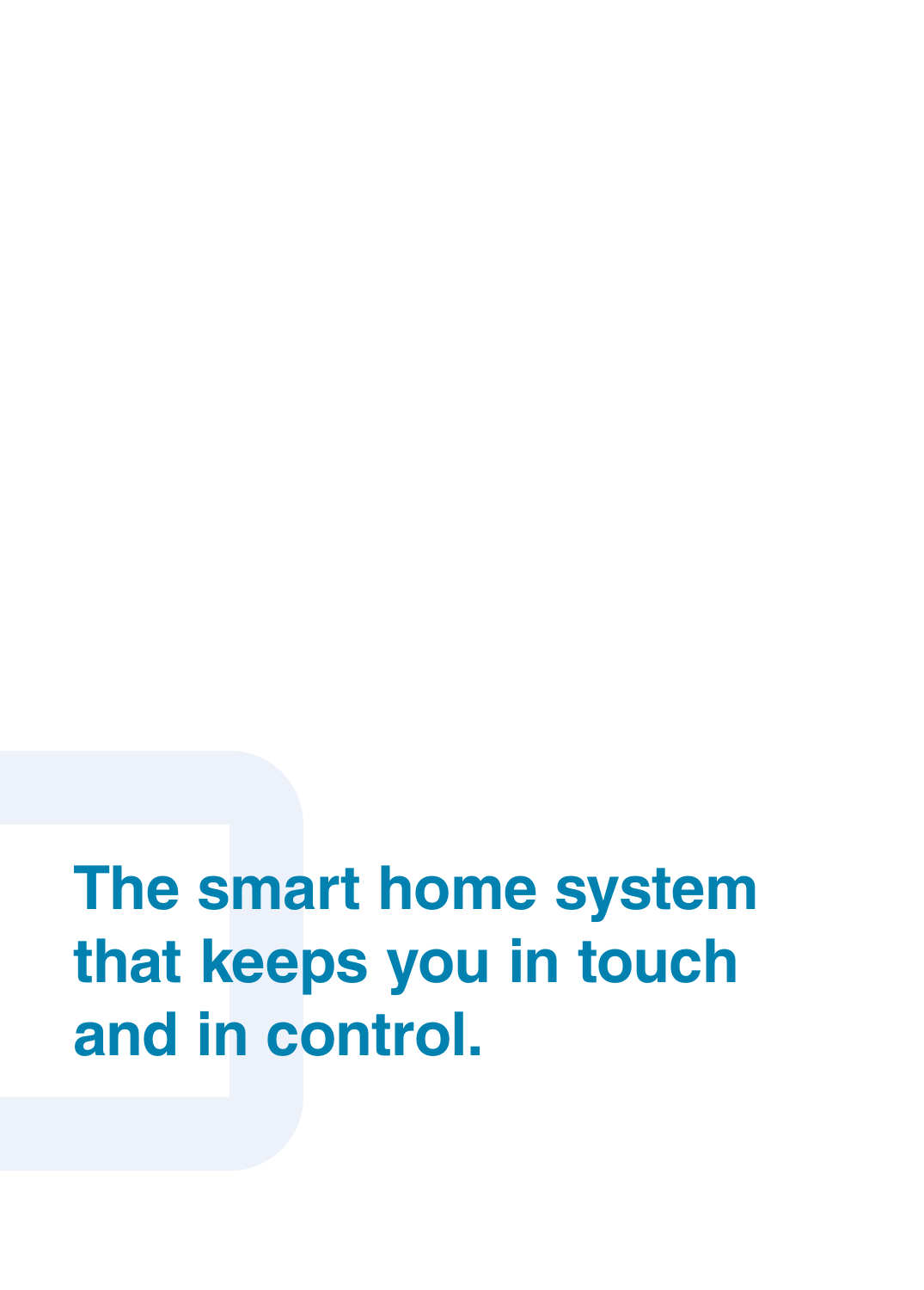# **Peace of mind**

at home, no matter where





#### **Smart**

The UltraSync™ connectivity and mobile app give you the flexibility and freedom to adjust your security and home system to match your lifestyle.



#### **Efficient**

Program and control your home's lighting and heating schedule with UltraSync™ mobile app. The more efficiently your home systems operate, the more money you save.



#### **Secure**

Interlogix's smart home system provides a complete home protection from the inside out. The system allows you to easily incorporate additional security and home safety devices\*. When connected to a security monitoring station, there is always a professional to give you extra peace of mind.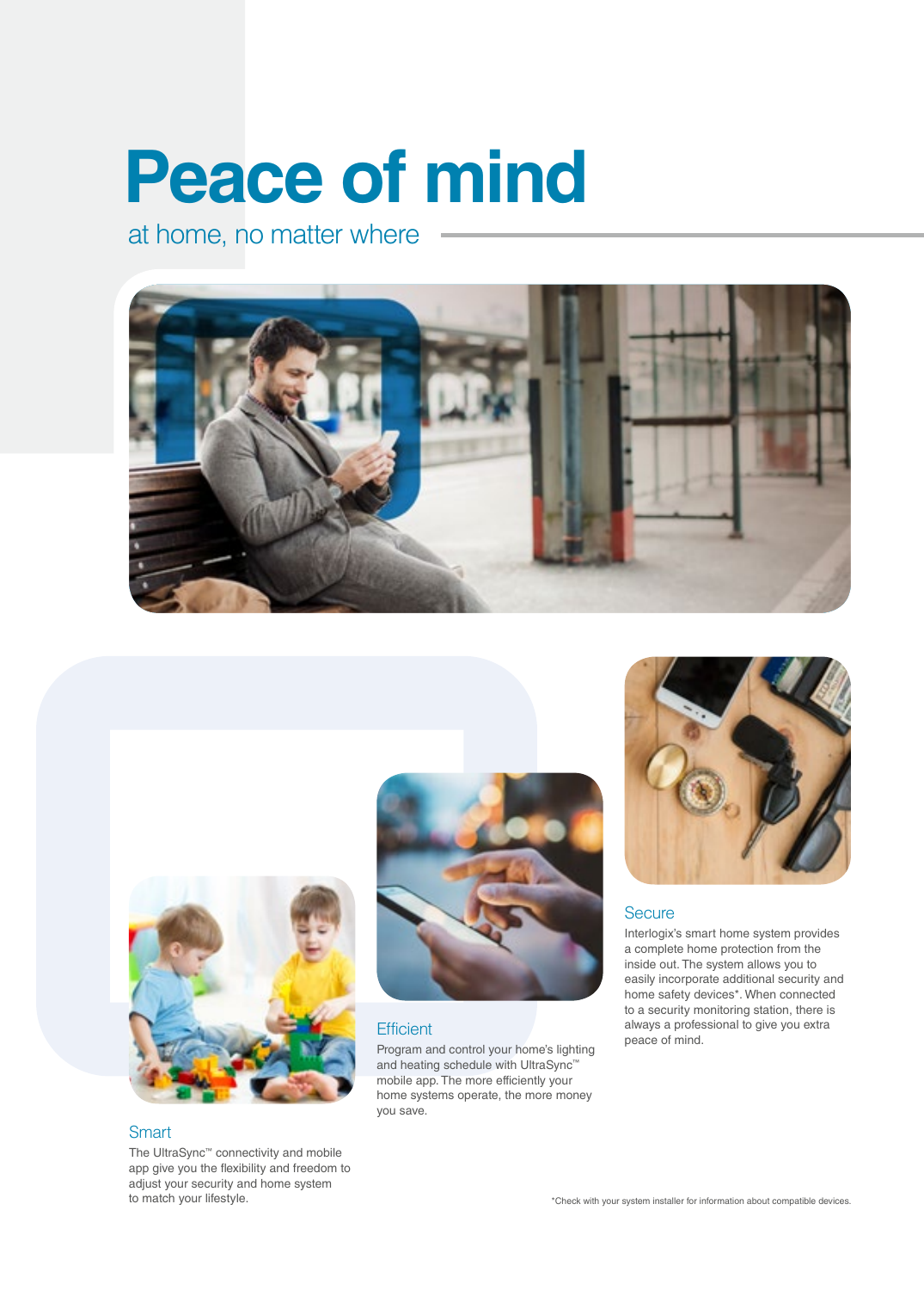

![](_page_3_Picture_1.jpeg)

# **Built for life Designed for you**

Interlogix's smart home system delivers convenient home automation that's perfectly in sync with your needs. Wherever you are, Interlogix is there with you.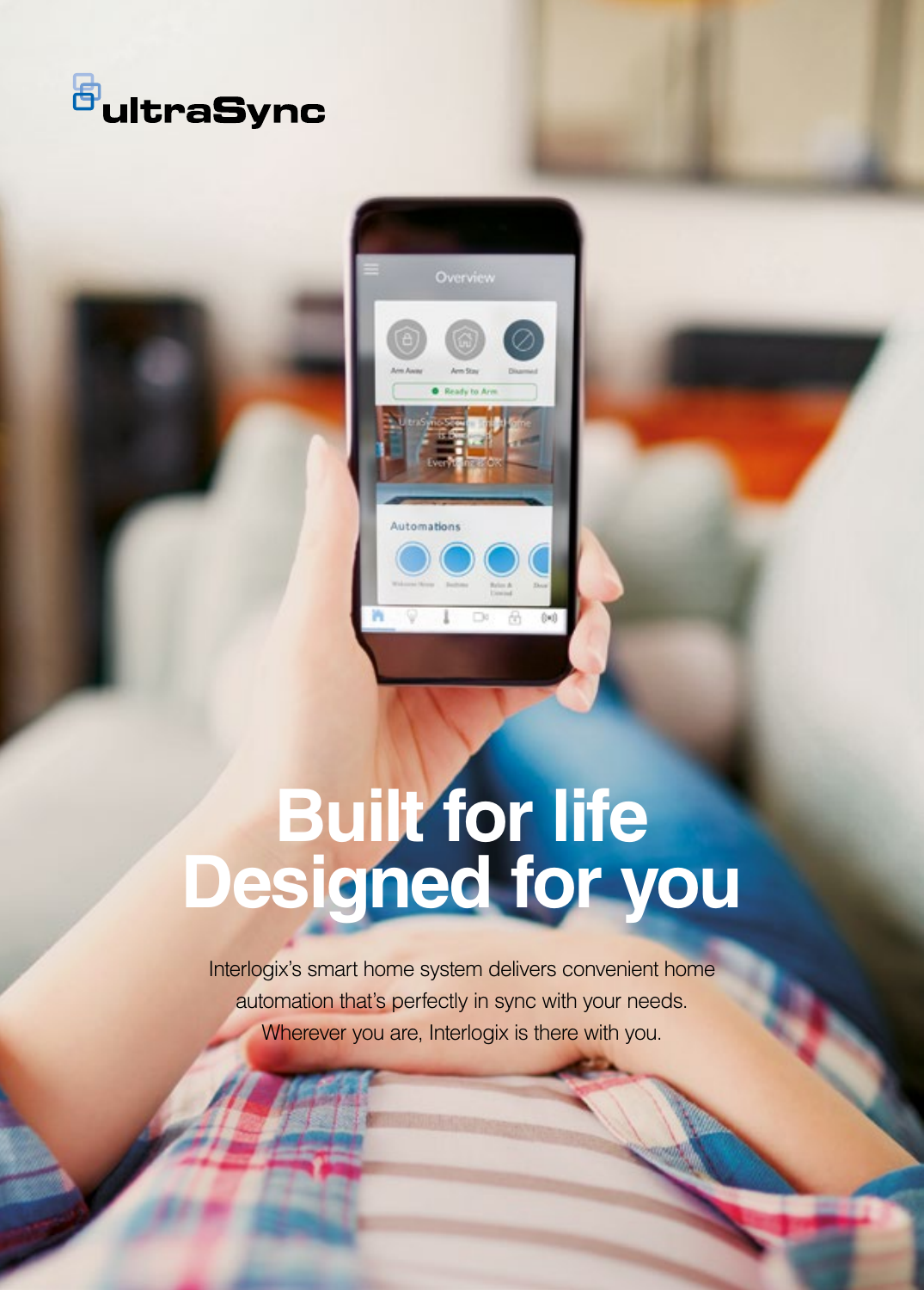![](_page_4_Picture_0.jpeg)

Built on cloud-based technology, Interlogix's smart home system and app give you the ability to remotely manage and automate home systems like lights, thermostats, locks and more from your smartphone or tablet.

![](_page_4_Picture_2.jpeg)

#### Peace of mind

Make sure the kids got home on time, check in on contractors, or see how your pets are behaving, all through live streaming video via UltraSync™ indoor/outdoor cameras or with push messages.

Set your home to automatically close the garage, lock doors, turn off lights, and modify home temperature with the push of a button, all from the comfort of your bed.

![](_page_4_Picture_6.jpeg)

#### Come home to comfort

Your home can be ready for you at just the right time by automatically adjusting thermostats, turning on lights and unlocking doors as you arrive, using the geo-location technology in your UltraSync connected™ smart home system paired with GPS.

![](_page_4_Picture_9.jpeg)

#### Monitor wellbeing remotely

Our smart home solution brings family caregivers new abilities to stay intimately connected, creating the most mutually secure and comfortable environment.

![](_page_4_Picture_12.jpeg)

#### Smart integration

Whether you're at home or away, the doorbell camera sends reliable alerts to your smartphone when visitors arrive or packages are delivered. It lets you talk to visitors through its speaker and microphone, and can even record suspicious activity, day or night, around your door or entryway.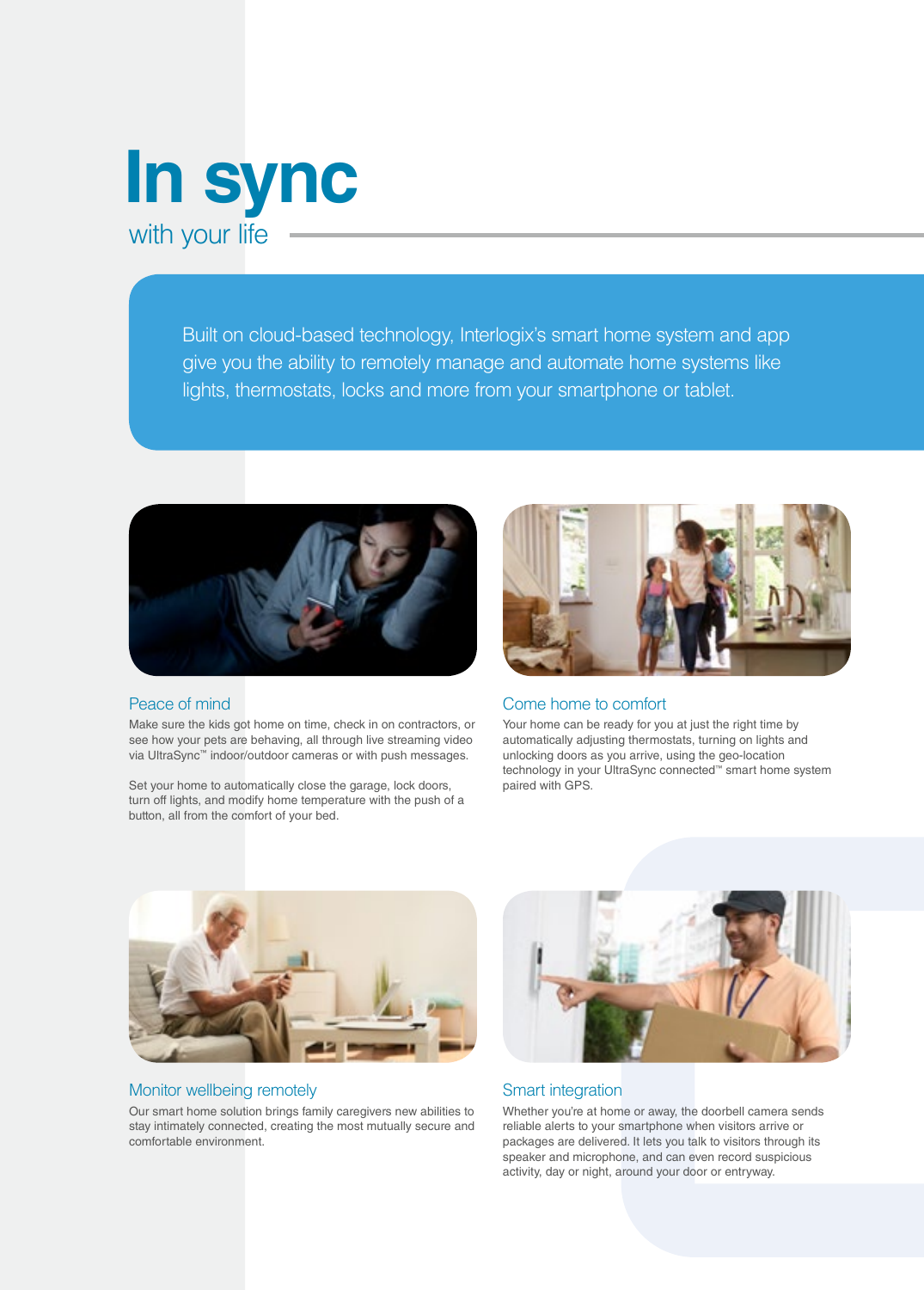![](_page_5_Picture_0.jpeg)

#### **OVERVIEW**

Check your system status, arm/disarm and trigger automatic actions from virtually anywhere.

![](_page_5_Picture_3.jpeg)

#### **LIGHTS**

Come home to a safer environment by turning on lights prior to arriving.

![](_page_5_Picture_6.jpeg)

#### **THERMOSTATS**

Save energy by adjusting thermostats when leaving home and arriving back.

![](_page_5_Picture_9.jpeg)

#### **CAMERAS**

View live video and recorded video clips from the convenience of a smartphone or tablet.

![](_page_5_Picture_12.jpeg)

#### **DOOR LOCKS**

Close the garage door from your bed. Unlock a door from the office to let a visitor in.

![](_page_5_Picture_15.jpeg)

#### **SENSORS**

View the status of security and life safety sensors, and receive specific alerts.

![](_page_5_Picture_18.jpeg)

#### **EVENT HISTORY**

View your system history to stay aware of comings and goings, troubles, alarms ...

![](_page_5_Picture_21.jpeg)

#### **USER MANAGEMENT**

Add and remove users, update profiles and create temporary codes.

![](_page_5_Picture_24.jpeg)

#### Receive text alerts on your smart devices. **PUSH NOTIFICATION**

![](_page_5_Picture_26.jpeg)

#### **GEOLOCATION**

Set a virtual perimeter around your home that can be used to trigger scenes.

![](_page_5_Picture_29.jpeg)

#### **AND MANY MORE...**

For a range of applications, please check the supplementary brochures.

**<sup>B</sup>ultraSync**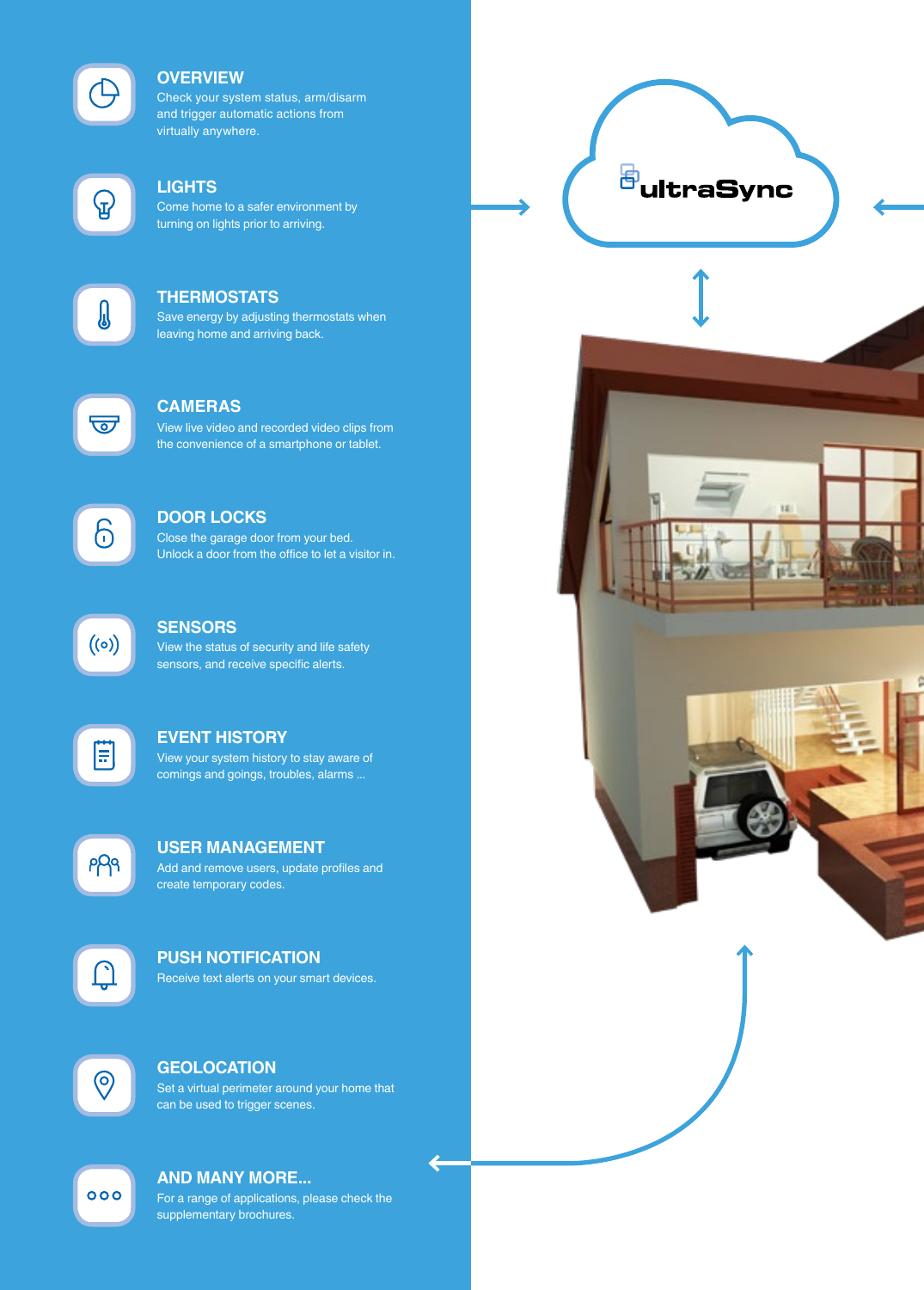![](_page_6_Picture_0.jpeg)

![](_page_6_Picture_1.jpeg)

#### Convenient touchscreen

An intuitive user interface, similar to the mobile application, reduces learning time and enhances the overall user experience.

![](_page_6_Picture_4.jpeg)

#### Always at hand

The Interlogix's smart home system and UltraSync™ mobile app give you the flexibility and freedom to adjust your security and home systems to match your lifestyle, all through your smartphone or tablet.

![](_page_6_Picture_7.jpeg)

## **Home control**

## from anywhere

Ideal for you and your family, UltraSync™ brings smart, cost-effective security and lifestyle management into your home and at your fingertips. Reliable and convenient, UltraSync connectivity lets you synchronise your home systems with your dayto-day activities and create customised scenarios so that your home responds to your unique schedule.

![](_page_6_Picture_11.jpeg)

Optional 24/7 monitoring service UltraSync™ is supported by a wide range of monitoring stations in your country.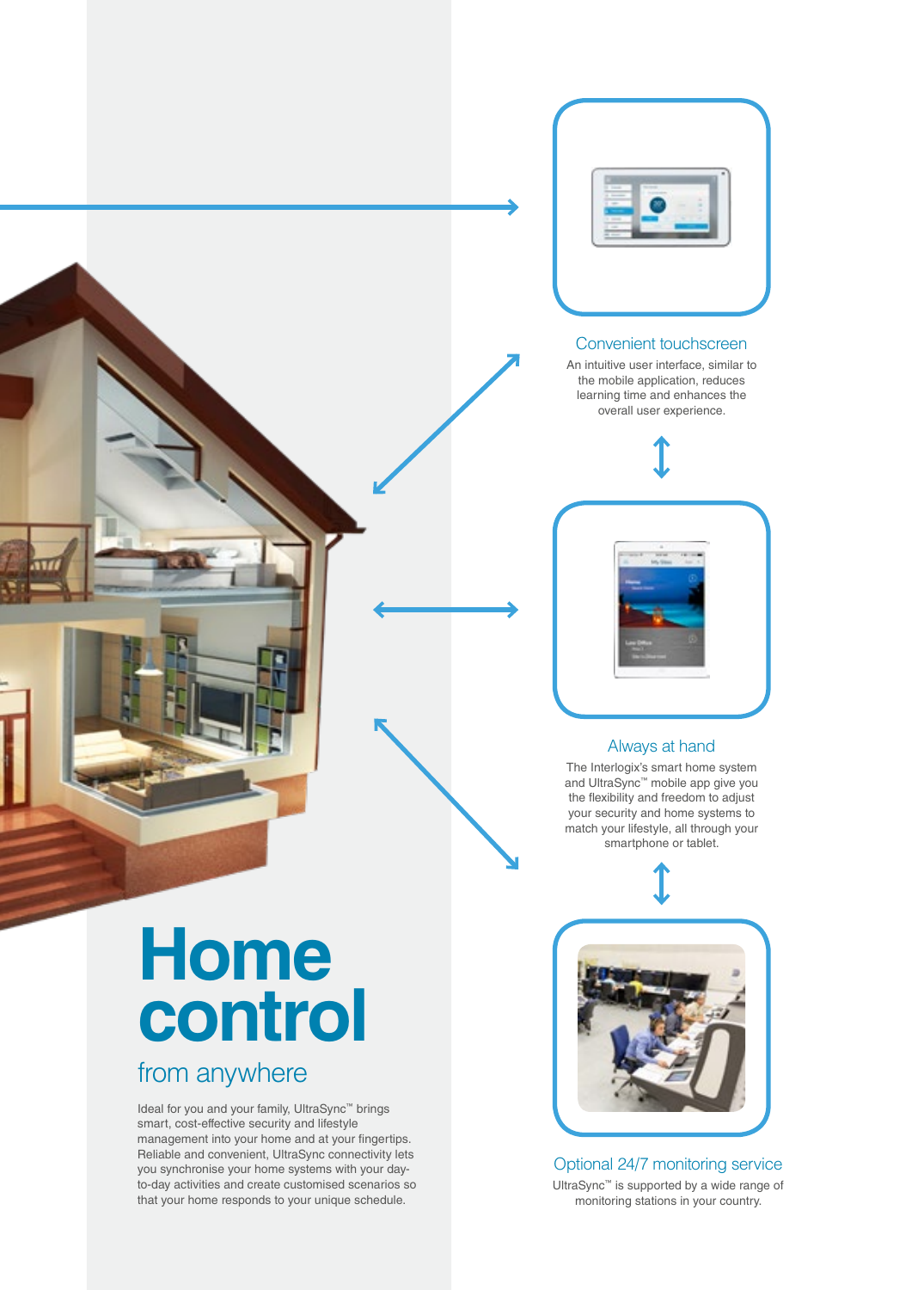## of your energy costs as well **Taking control**

![](_page_7_Picture_1.jpeg)

![](_page_7_Picture_2.jpeg)

## Energy-efficient and secure

Whether you're at home or travelling, the UltraSync™ mobile app lets you control, customise and monitor select lighting, temperature and electronics in your building. By monitoring and automating some of your electrical needs, you will be able to more efficiently use energy and possibly lower your energy costs and utility bills.

![](_page_7_Picture_5.jpeg)

## Control the way which works best for you

Automatically adjust your thermostat or turn your lights on or off for your arrival. Automate your thermostat to adjust settings throughout the day based around the times someone is at home or the house is empty.

![](_page_7_Picture_8.jpeg)

## **Geolocation**

Geolocation allows you to automatically activate specific scenarios when you enter or exit a defined perimeter around your house.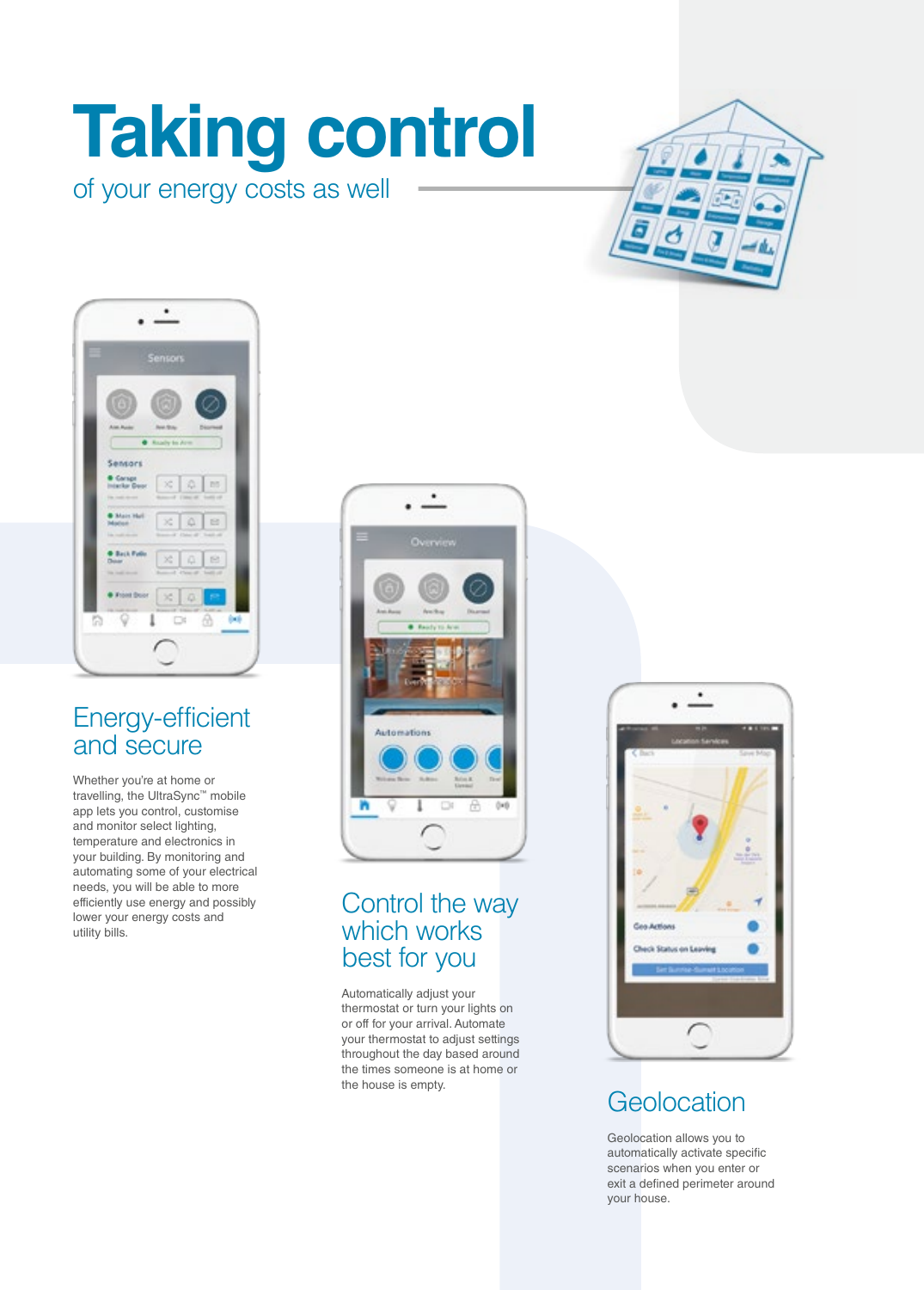# **The system that protects**

your home and your belongings

Affordable and convenient, Interlogix's smart home system keeps your home protected and energy efficient. Whether it's remotely arming or disarming a security system, or controlling lights, thermostats and appliances, UltraSync™ connectivity allows you to control your home's security, comfort and energy usage, easily and effectively.

![](_page_8_Picture_3.jpeg)

#### Enhanced security. More convenience

Use the UltraSync™ mobile app to create temporary codes for people who need limited access to your home. If, for example, you need to let a friend or worker into your home, you can use the app to create a unique code, and then remotely set the system to allow access only on selected days and at specific times.

![](_page_8_Picture_6.jpeg)

#### Cyber secure

UltraSync™ connectivity allows you to control your security from virtually anywhere. But above all, UltraSync™ ensures that your connectivity is secured at all times, using an end-2 end encrypted communication with VPN technology. With the increasing potential Cyber Security threats that are emerging, protecting your home and belongings becomes a priority.

![](_page_8_Picture_9.jpeg)

#### Reliable, proven system

Our smart home solution is built on well-established technology and has been thoroughly field tested. UltraSync™ is the standard for over 5 million Interlogix manufactured security systems sold throughout the world.

![](_page_8_Picture_12.jpeg)

#### Data privacy

UltraSync™ has been designed and built in accordance with the Privacy by Design principles, taking into account data protection obligations to enable compliance with data privacy requirements. Apart from the data we store safely and securely on behalf of our customers, the secured connection offered by UltraSync™ does not involve any transfer of data between local devices and remote applications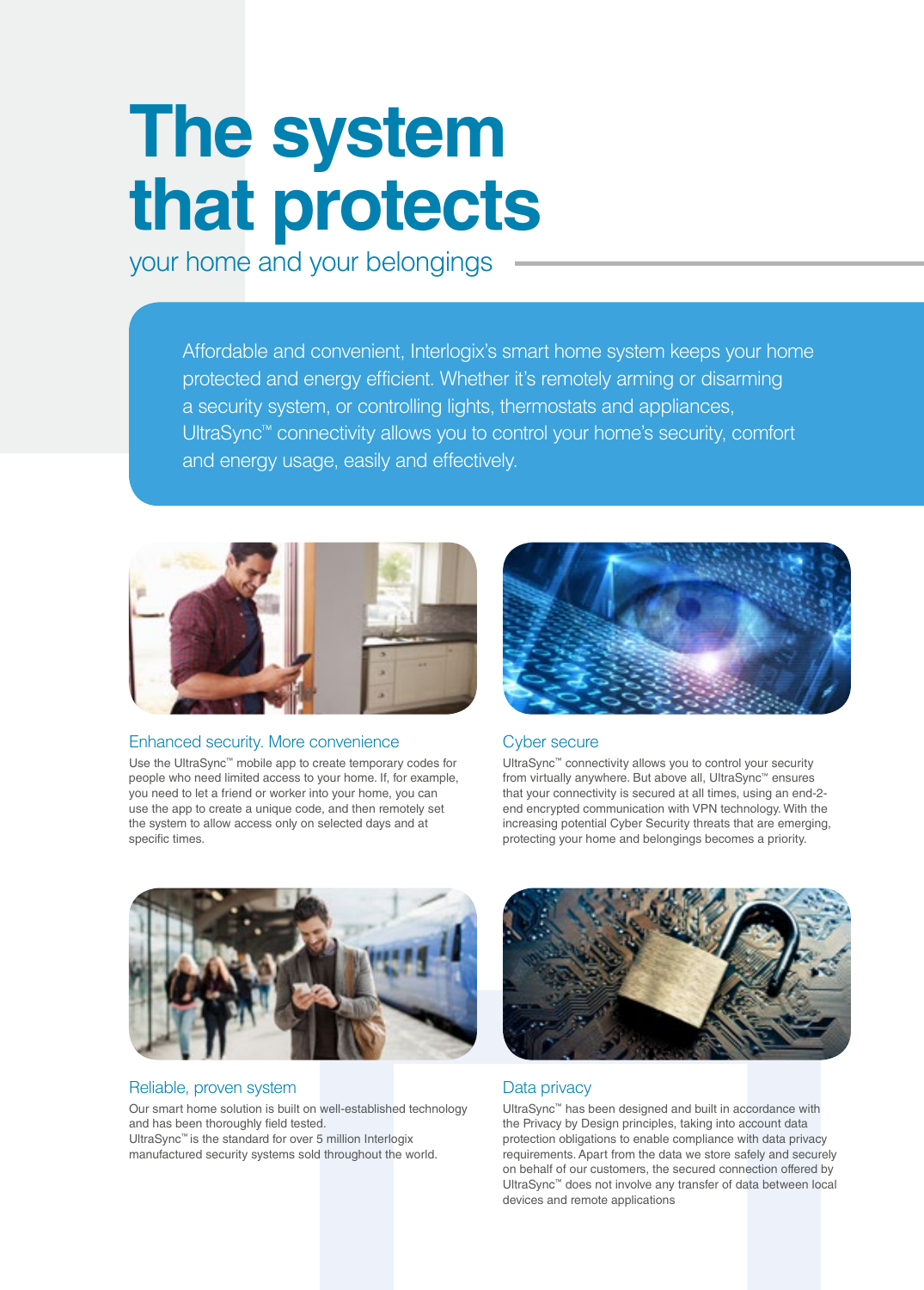## Future ready

UltraSync™ connectivity lets you add on smart-enabled devices without having to upgrade your whole system. You can then choreograph all the devices to work together to respond to your lifestyle needs and energy requirements.

![](_page_9_Picture_2.jpeg)

**LIFE SAFETY** 

ENVIRONMENTAL<br>SENSORS

![](_page_9_Picture_5.jpeg)

THERMOSTAT

![](_page_9_Picture_6.jpeg)

TOUCHSCREENS<br>& KEYFOBS

 $\circ$ 

![](_page_9_Picture_8.jpeg)

REMOTE<br>INTERFACE

![](_page_9_Picture_10.jpeg)

**DOOR & WINDOW**<br>SENSORS

 $\mathbb{H}$ 

**Bringing smart home**

**functions together**

**in one system.**

![](_page_9_Picture_12.jpeg)

**VIDEO** 

![](_page_9_Picture_28.jpeg)